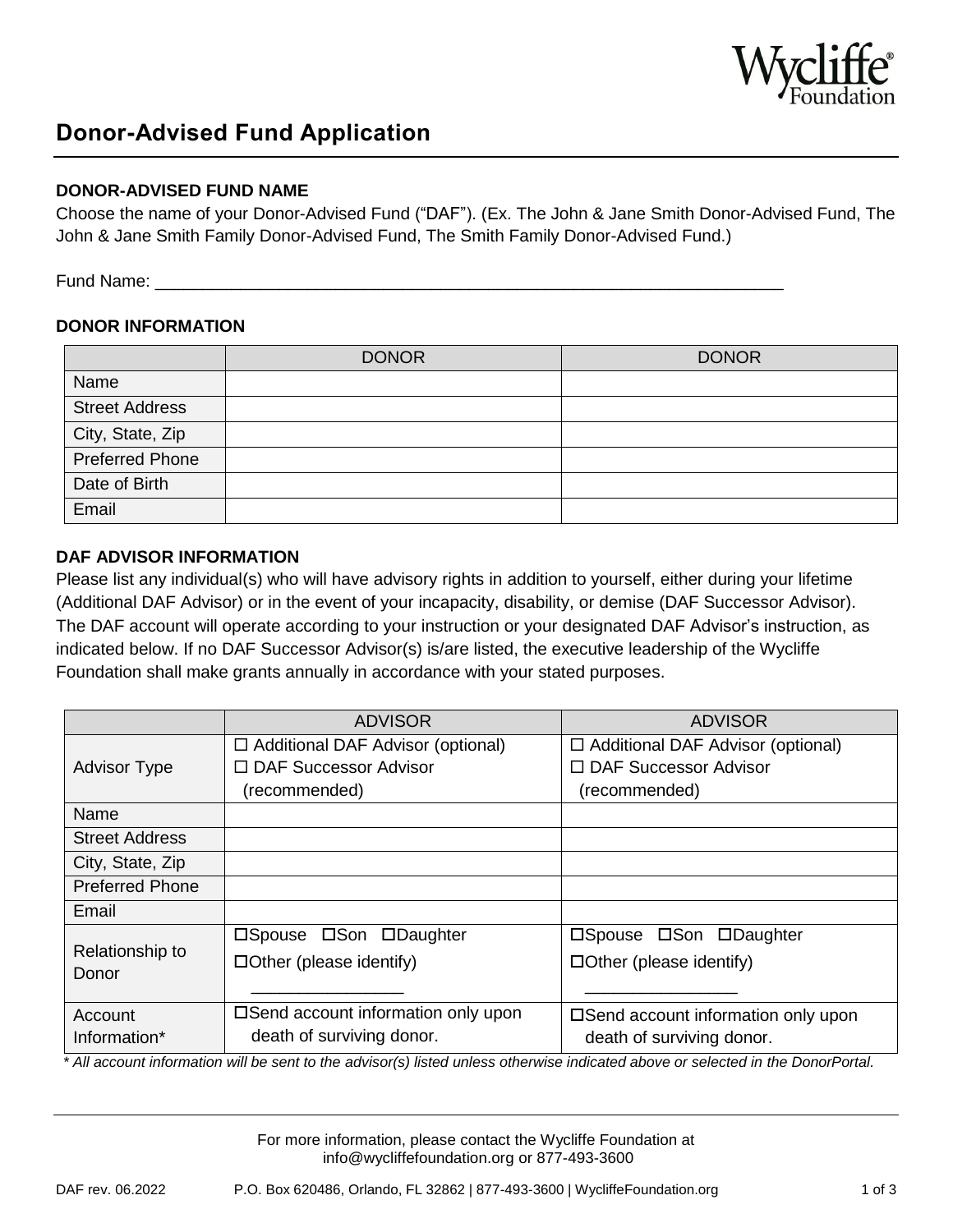

## **Donor-Advised Fund Application (continued)**

#### **INITIAL SOURCE OF FUNDING**

There is no minimum initial gift for funding a DAF, and there is no minimum for subsequent donations.

| Immediate                                     | □Cash: __________________(Please make checks payable to Wycliffe Foundation)      |  |
|-----------------------------------------------|-----------------------------------------------------------------------------------|--|
| Funding                                       |                                                                                   |  |
|                                               | Acquisition Date: _________________________ Ownership: _________________________  |  |
|                                               | Cost Basis \$: ______________ How determined? ___________________________________ |  |
|                                               | <b>Estimated fair market value:</b>                                               |  |
| Deferred                                      | □Charitable Remainder Trust □Lead Trust<br>□Endowment                             |  |
| Funding                                       | □Payable On Death □ Remainder Lead Trust □ Annuity                                |  |
|                                               | □Bequest □Insurance                                                               |  |
|                                               | □Other (please describe)                                                          |  |
|                                               |                                                                                   |  |
| Total estimated value of all assets combined: |                                                                                   |  |

#### **INVESTMENT OBJECTIVE PREFERENCE**

PLEASE SELECT ONE based on your distribution plans\*\*. For donors wishing to distribute DAF funds within:

- Less than 1 Year Cash/Money Market
- 1-5 Years Short-term Bonds
- 5 years or more Conservative Model (20% Equities / 80% Bonds)
- 5 years or more Balanced Model (50% Equities / 50% Bonds)
- 5 years or more Growth Model (80% Equities / 20% Bonds)

#### **PURPOSE/DESIGNATION \*\***

(OPTIONAL, if known. If not, check the box "To be determined" below.)

Please indicate your charitable interests or designations below by entering the desired dollar amount or percentage of the gift fund to be distributed. Note: Your designations must be for qualifying charitable organizations that are tax-exempt under section 501(c)(3) of the Internal Revenue Code. Wycliffe Foundation reserves the right to decline grant requests for organizations that are not consistent with Wycliffe's values and Statement of Faith found on Wycliffe.org under About, Our Beliefs.

#### $\square$  To be determined.

| <b>Organization Name</b> | <b>Specific Purpose Designation</b> | Grant \$ or % | Anonymous? |
|--------------------------|-------------------------------------|---------------|------------|
|                          |                                     |               |            |
|                          |                                     |               |            |
|                          |                                     |               |            |
|                          |                                     |               |            |
|                          |                                     |               |            |
|                          |                                     |               |            |

For more information, please contact the Wycliffe Foundation at info@wycliffefoundation.org or 877-493-3600